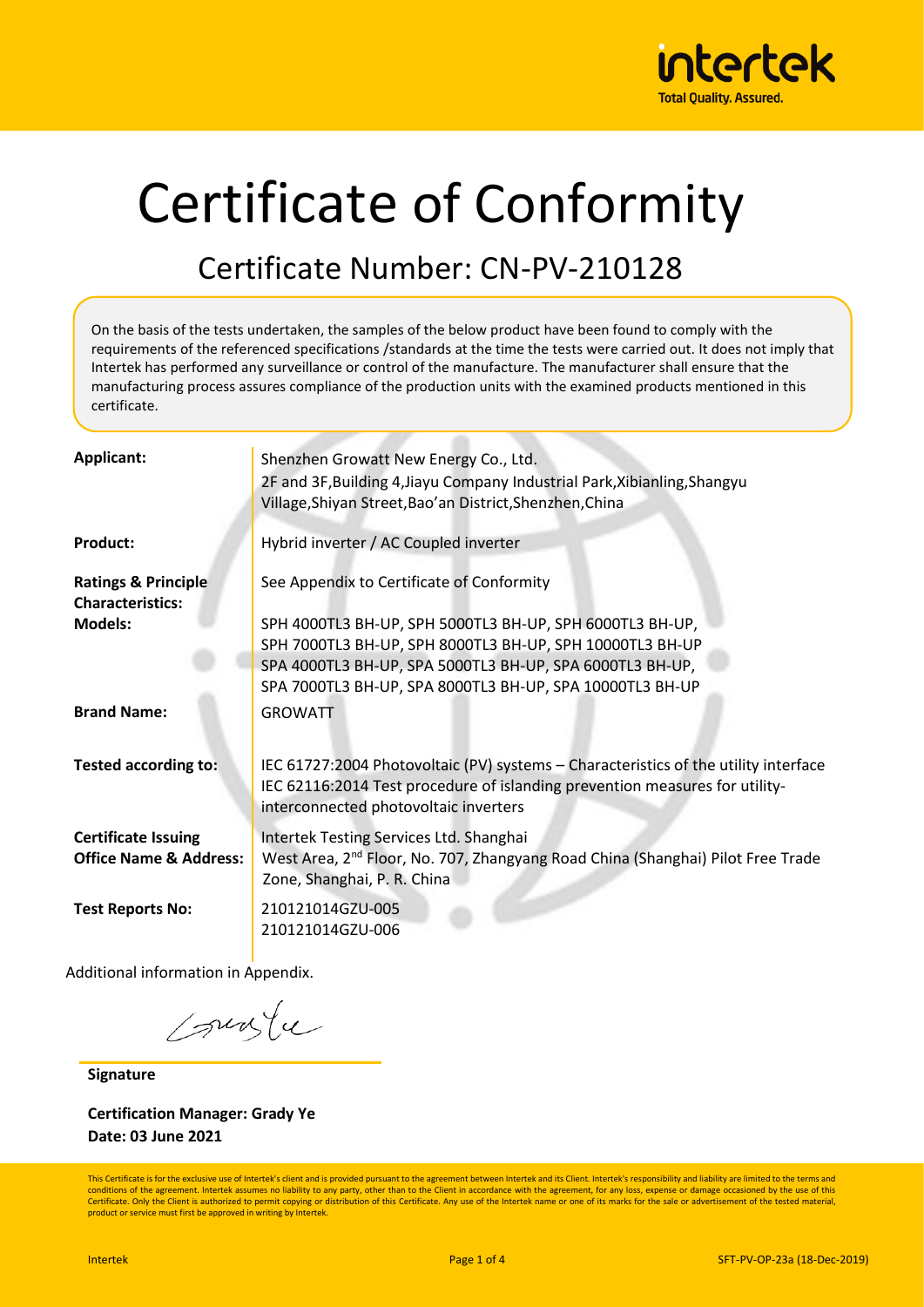

## **APPENDIX: Certificate of Conformity**

| Model                                                 | <b>SPH 4000 TL3</b>          | <b>SPH 5000</b> |                | SPH 6000 TL3 SPH 7000 TL3 SPH 8000 TL3          |                         | SPH 10000      |  |
|-------------------------------------------------------|------------------------------|-----------------|----------------|-------------------------------------------------|-------------------------|----------------|--|
|                                                       | <b>BH-UP</b>                 | TL3 BH-UP       | <b>BH-UP</b>   | <b>BH-UP</b>                                    | <b>BH-UP</b>            | TL3 BH-UP      |  |
| Input data(DC)                                        |                              |                 |                |                                                 |                         |                |  |
| Max.<br>recommended<br>PV                             | 6000W                        | 7500W           | 9000W          | 10500W                                          | 12000W                  | 15000W         |  |
| power (for<br>module STC)                             |                              |                 |                |                                                 |                         |                |  |
| Max. DC<br>voltage                                    | 1000V                        | 1000V           | 1000V          | 1000V                                           | 1000V                   | 1000V          |  |
| Start voltage                                         | <b>120V</b>                  | 120V            | <b>120V</b>    | <b>120V</b>                                     | <b>120V</b>             | 120V           |  |
| Nominal<br>voltage                                    | 600V                         | 600V            | 600V           | 600V                                            | 600V                    | 600V           |  |
| MPP voltage<br>range                                  | 120~1000V                    | 120~1000V       | 120~1000V      | 120~1000V                                       | 120~1000V               | 120~1000V      |  |
| No. of MPP<br>trackers                                | $\overline{2}$               | $\overline{2}$  | $\overline{2}$ | $\overline{2}$                                  | $\overline{2}$          | $\overline{2}$ |  |
| No. of PV<br>strings per MPP                          | $\mathbf{1}$                 | $\mathbf{1}$    | 1              | $\mathbf 1$                                     | $\mathbf{1}$            | $\mathbf{1}$   |  |
| trackers                                              |                              |                 |                |                                                 |                         |                |  |
| Max. input<br>current per<br><b>MPP</b>               | 13.5/13.5A                   | 13.5/13.5A      | 13.5/13.5A     | 13.5/13.5A                                      | 13.5/13.5A              | 13.5/13.5A     |  |
| trackers                                              |                              |                 |                |                                                 |                         |                |  |
| Max. short-<br>circuit current<br>per<br>MPP trackers |                              |                 |                | 16.9A/16.9A 16.9A/16.9A 16.9A/16.9A 16.9A/16.9A | 16.9A/16.9A 16.9A/16.9A |                |  |
|                                                       |                              |                 |                |                                                 |                         |                |  |
| Output / Input data(AC)                               |                              |                 |                |                                                 |                         |                |  |
| AC nominal<br>power                                   | 4000W                        | 5000W           | 6000W          | 7000W                                           | 8000W                   | 10000W         |  |
| Max. AC<br>apparent<br>power                          | 4000VA                       | 5000VA          | 6000VA         | 7000VA                                          | 8000VA                  | 10000VA        |  |
| Nominal AC<br>voltage                                 | 3W+N+PE, 230V/400V;          |                 |                |                                                 |                         |                |  |
| AC grid<br>frequency                                  | 50/60Hz;                     |                 |                |                                                 |                         |                |  |
| Max. output<br>current                                | 6.1A                         | 7.6A            | 9.1A           | 10.6A                                           | 12.1A                   | 15.2A          |  |
| Power factor                                          | 0.8leading $\sim$ 0.8lagging |                 |                |                                                 |                         |                |  |

**This is an Appendix to Certificate of Conformity Number: CN-PV-210128**

This Certificate is for the exclusive use of Intertek's client and is provided pursuant to the agreement between Intertek and its Client. Intertek's responsibility and liability are limited to the terms and<br>conditions of t Certificate. Only the Client is authorized to permit copying or distribution of this Certificate. Any use of the Intertek name or one of its marks for the sale or advertisement of the tested material,<br>product or service mu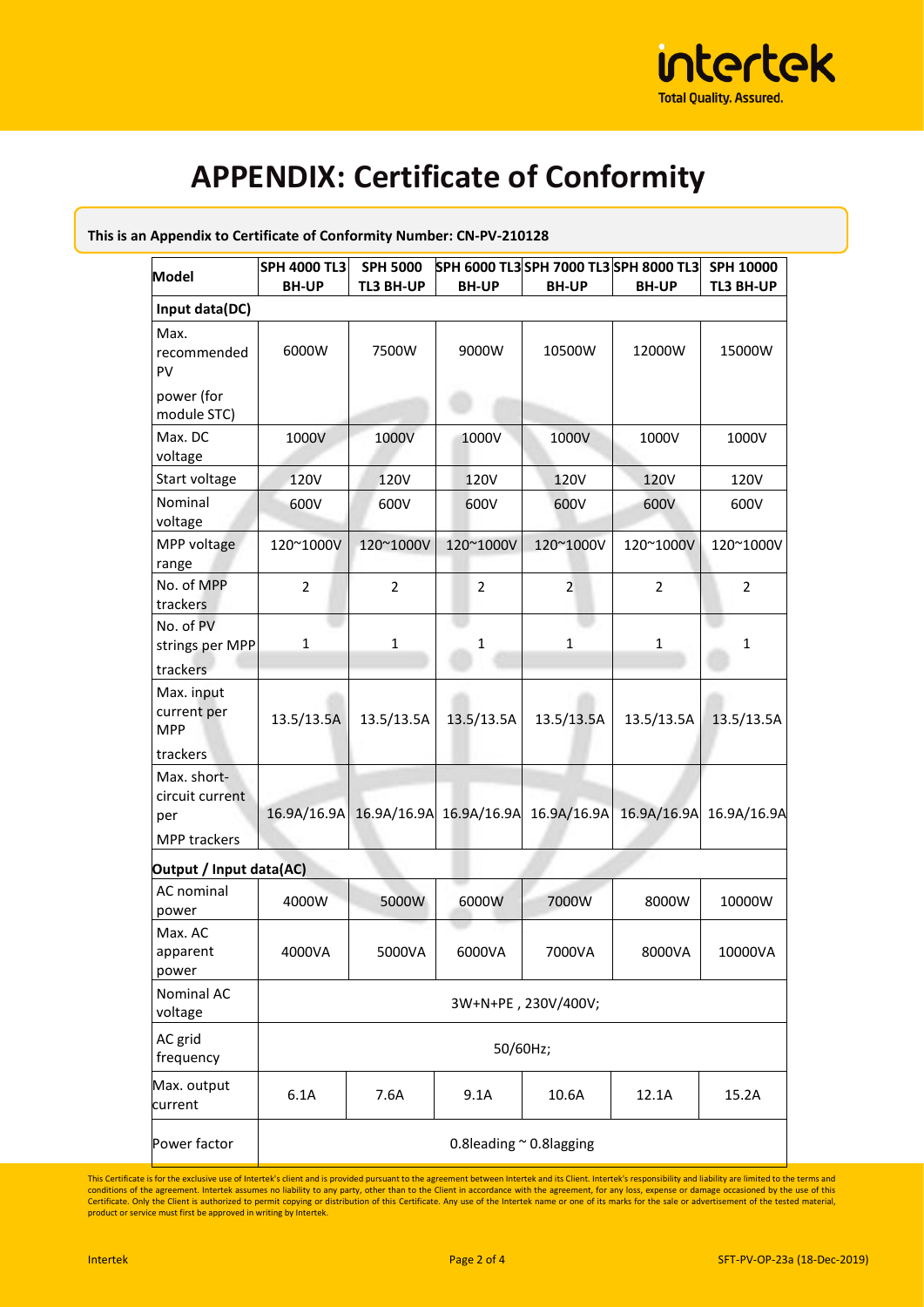

## **APPENDIX: Certificate of Conformity**

#### **This is an Appendix to Certificate of Conformity Number: CN-PV-210128.**

| <b>Stand alone (AC power)</b>                   |                                                |         |         |         |         |          |  |
|-------------------------------------------------|------------------------------------------------|---------|---------|---------|---------|----------|--|
| <b>AC</b> nominal<br>output power               | 4000W                                          | 5000W   | 6000W   | 7000W   | 8000W   | 10000W   |  |
| Max. AC<br>apparent power                       | 4000VA                                         | 5000 VA | 6000 VA | 7000 VA | 8000 VA | 10000 VA |  |
| <b>Nominal AC</b><br>voltage                    | 3W+N+PE, 230V/400V;                            |         |         |         |         |          |  |
| <b>Nominal AC</b><br>frequency                  | 50/60Hz                                        |         |         |         |         |          |  |
| Max. output<br>current                          | 6.1A                                           | 7.6A    | 9.1A    | 10.6A   | 12.1A   | 15.2A    |  |
|                                                 | Battery data (DC)                              |         |         |         |         |          |  |
| Battery voltage<br>range                        | 100~550V                                       |         |         |         |         |          |  |
| Max. charging /<br>discharging<br>current       | 25A                                            |         |         |         |         |          |  |
| Continuous<br>charging/<br>discharging<br>power | 4000W                                          | 5000W   | 6000W   | 7000W   | 8000W   | 10000W   |  |
| Type of battery                                 | lithium battery / Lead-acid battery            |         |         |         |         |          |  |
| Capacity of<br>battery                          | 7.68~76.8kWh                                   |         |         |         |         |          |  |
| <b>Others</b>                                   |                                                |         |         |         |         |          |  |
| Technology                                      | Transformerless                                |         |         |         |         |          |  |
| Protection<br>degree                            | <b>IP 65</b>                                   |         |         |         |         |          |  |
| Operating<br>temperature<br>range               | $-25 °C ~ +60 °C$<br>With derating above 45 °C |         |         |         |         |          |  |
| Pollution degree                                | Ш                                              |         |         |         |         |          |  |
| <b>Protective Class</b>                         | Class I                                        |         |         |         |         |          |  |
| Software<br>Version                             | YA1.0                                          |         |         |         |         |          |  |

This Certificate is for the exclusive use of Intertek's client and is provided pursuant to the agreement between Intertek and its Client. Intertek's responsibility and liability are limited to the terms and conditions of t